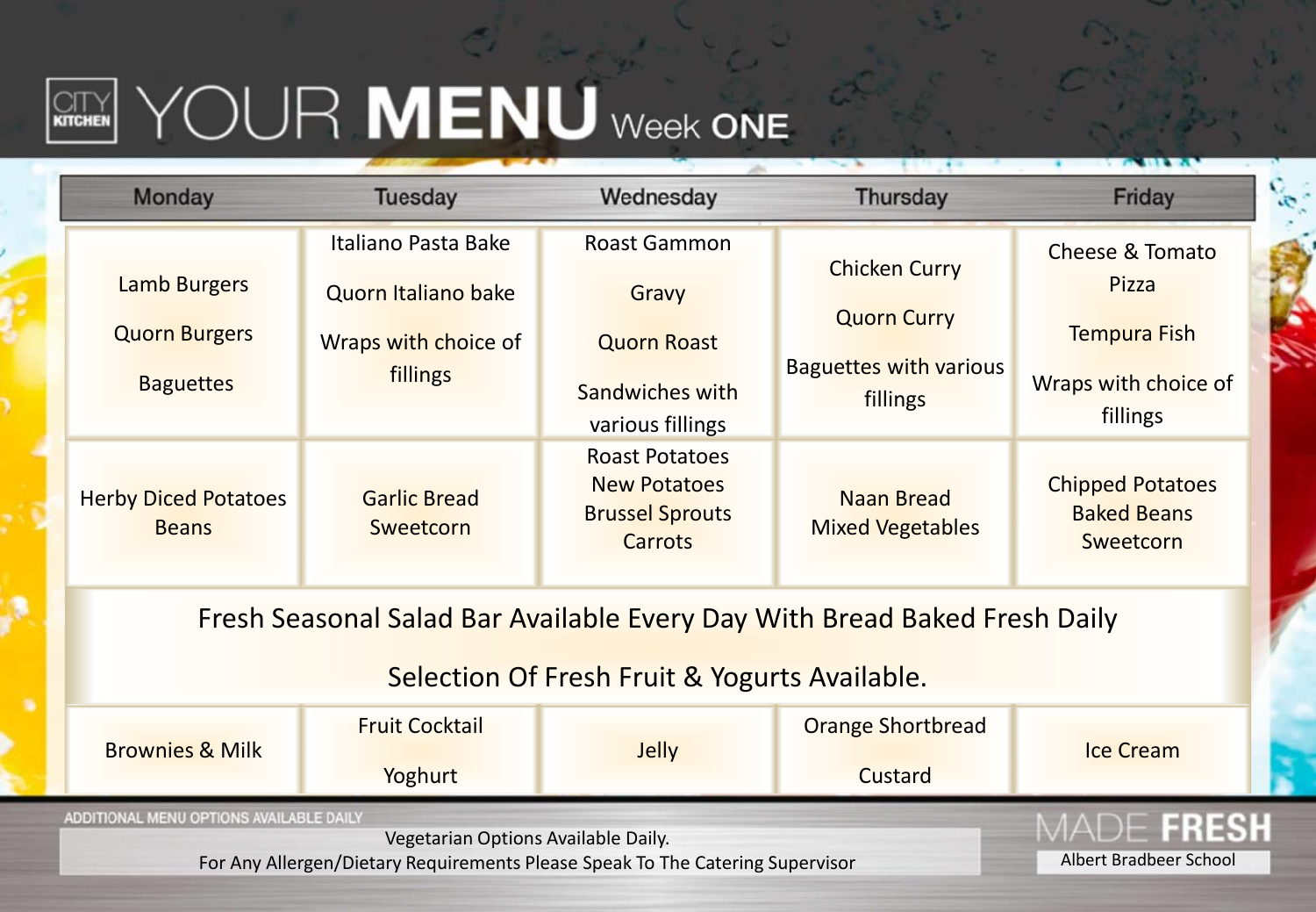## **REARY YOUR MENU** Week TWO

| Monday                                                                                                                          | <b>Tuesday</b>                                                                       | Wednesday                                                                          | Thursday                                                                                    | Friday                                                                                   |  |  |
|---------------------------------------------------------------------------------------------------------------------------------|--------------------------------------------------------------------------------------|------------------------------------------------------------------------------------|---------------------------------------------------------------------------------------------|------------------------------------------------------------------------------------------|--|--|
| Toad in the Hole with<br>Gravy<br><b>Quorn Toad in the</b><br>Hole<br><b>Baguettes with various</b><br>fillings                 | <b>Oven Baked Fish</b><br><b>Macaroni Cheese</b><br>Wraps with choice of<br>fillings | Roast Chicken & Gravy<br><b>Cheese Flan</b><br>Sandwiches with<br>various fillings | Spaghetti Bolognaise<br><b>Quorn Bolognaise</b><br><b>Baguette with various</b><br>fillings | Cheese & Tomato<br>Pizza<br><b>Bread Fish Goujon</b><br>Wraps with choice of<br>fillings |  |  |
| <b>Mashed Potatoes</b><br><b>Mixed Vegetables</b>                                                                               | <b>New Potatoes</b><br><b>Garlic Bread</b><br><b>Beans</b><br>Peas                   | <b>Roast Potatoes</b><br><b>Stuffing</b><br><b>Carrots</b><br>Swede                | Pasta<br>Sweetcorn                                                                          | <b>Chipped Potatoes</b><br><b>Baked Beans</b>                                            |  |  |
| Fresh Seasonal Salad Bar Available Every Day With Bread Baked Fresh Daily<br>Selection Of Fresh Fruit & Yogurts Available Daily |                                                                                      |                                                                                    |                                                                                             |                                                                                          |  |  |
| Flapjack & Custard                                                                                                              | <b>Fruit Cocktail</b><br><b>Mousse</b>                                               | <b>Jelly</b>                                                                       | Cocoa Crunch &<br>Custard                                                                   | <b>Ice Cream</b>                                                                         |  |  |
| ADDITIONAL MENU OPTIONS AVAILABLE DAILY<br>For Any Allergen/Dietary Requirements Please Speak To The Catering Supervisor        | 1115311<br>Albert Bradbeer School                                                    |                                                                                    |                                                                                             |                                                                                          |  |  |